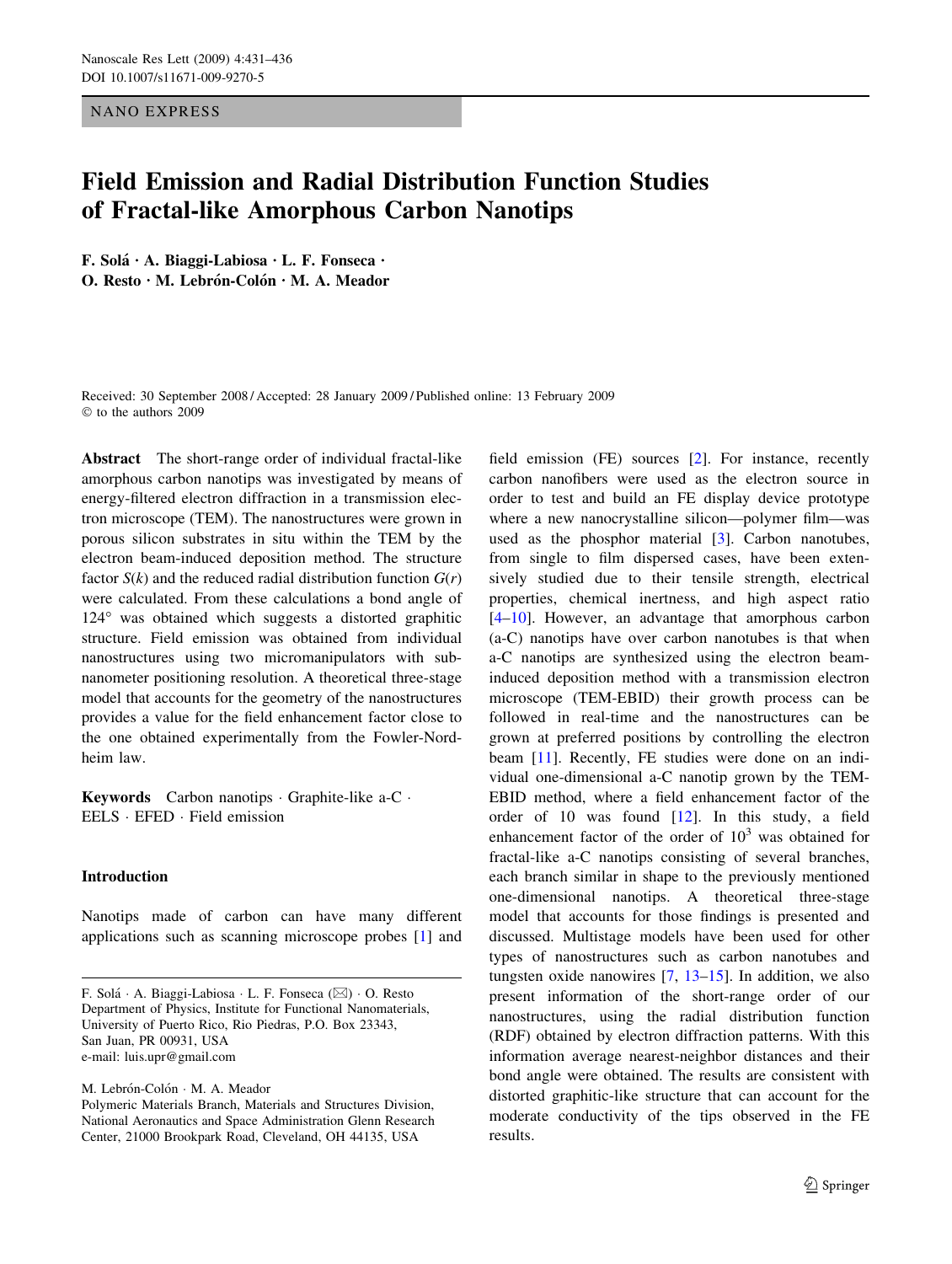#### **Experimental**

The nanostructures were grown in situ in a TEM by the TEM-EBID method [[11\]](#page-5-0) using porous silicon (PSi) substrates. Full details about the PSi preparation procedure can be found elsewhere [[16\]](#page-5-0). Pieces of the PSi films of the order of 2 mm<sup>2</sup> were attached to copper TEM grids. TEM-EBID experiments were made in a JEOL JEM-100S TEM at 100 kV. Electron energy loss spectroscopy (EELS) measurements were made in a Carl Zeiss LEO-922 TEM equipped with an Omega filter. Energy-filtered electron diffraction studies were done in a Phillips CM-200 TEM at 200 kV using a Gatan imaging filter. The energy selecting window used to filter the electron diffraction pattern was 10 eV and was centered at the zero loss peak of the electron energy loss spectrum. The inverse space was calibrated using a polycrystalline aluminum standard sample.

FE studies were done in an FEI Strata 235 Dual Beam FIB (DB-FIB) with a vacuum better than  $10^{-5}$  Torr. Two electrochemically etched tungsten tips were connected to two Kleindiek micromanipulators, each having a positioning resolution of 0.25 nm. One of the tungsten tips is landed on a platinum contact which ends at the base of the nanostructure and the other is positioned close to the outer branches of the nanostructure to collect the FE current. The platinum contact was carefully deposited by SEM-EBID method using only the electron source of the DB-FIB. FE experiments were controlled with a LabView program and the beam was blanked before collecting the FE currents. Inspection of the samples after the FE measurements did not show additional growth of nanotrees.

# Results and Discussion

A TEM image of fractal-like a-C nanotips is shown in Fig. 1. A qualitative growth mechanism for this type of nanostructure has been reported previously [[17\]](#page-5-0). In a few words, the poor vacuum conditions in the JEOL JEM-100S TEM working without the liquid nitrogen trap brings hydrocarbon contamination inside the chamber which generally comes from the diffusion pump. Due to the incident electron beam, the hydrocarbon molecules are ionized. The high resistivity of the PSi samples allows the charging of the irradiated area, which becomes positively charged as secondary electrons leave the sample into the vacuum. Since there is no charge outside the sample, the Laplace equation is fulfilled. With these conditions, the hydrocarbons are attracted to the surface of the sample and preferentially deposited on hot spots with the highest local electric fields. Branching takes place during growth due to the preferential deposition near the tip regions. Finally, the



Fig. 1 TEM image of a fractal-like a-C nanotips obtained by TEM-EBID method

deposited hydrocarbons are then transformed into a-C due to the continuous electron irradiation. With this technique, we recently developed methods to synthesize nanopalmlike silica/carbon heterostructures  $[16]$  $[16]$  and arrays of fractal-like a-C nanotips [\[11](#page-5-0)].

## RDF Studies

Previous to the FE experiments we made energy-filtered convergent-beam electron diffraction (EFCBED) studies on the nanostructures to clarify the bonding and atomic order properties of the tips on which the FE properties will depend. Figure [2a](#page-2-0) is a low loss electron energy loss spectrum of fractal-like a-C nanotips. The first peak at 0 eV is the zero loss peak associated to the elastically scattered electrons. The second peak is located at 21.4 eV and it is related to the Plasmon energy  $(E_p)$  associated to the collective resonant oscillations of the valence electrons [\[18](#page-5-0)]. The Plasmon energy can be used to estimate the density of the nanostructures according to Eq. 1

$$
p_0 = \frac{1}{4} \frac{M_C}{N_A} m * \frac{\varepsilon_0}{\hbar^2 e^2} E_p^2,\tag{1}
$$

where  $m^* = 0.87m$ , *m* is the electron rest mass and the other factors have their usual meaning [\[19](#page-5-0)]. Taking the molar mass of carbon  $(M_C)$  as 12 g/mol, the density is found to be 1.44  $g/cm<sup>3</sup>$ , which is consistent with the density of graphite-like a-C [[20\]](#page-5-0). The C–K energy-loss nearedge structure (ELNES) spectrum of the nanotips (Fig. [2b\)](#page-2-0) exhibits two peaks. The first peak corresponds to a  $1s \rightarrow \pi^*$  transition and the second peak to a  $1s \rightarrow \sigma^*$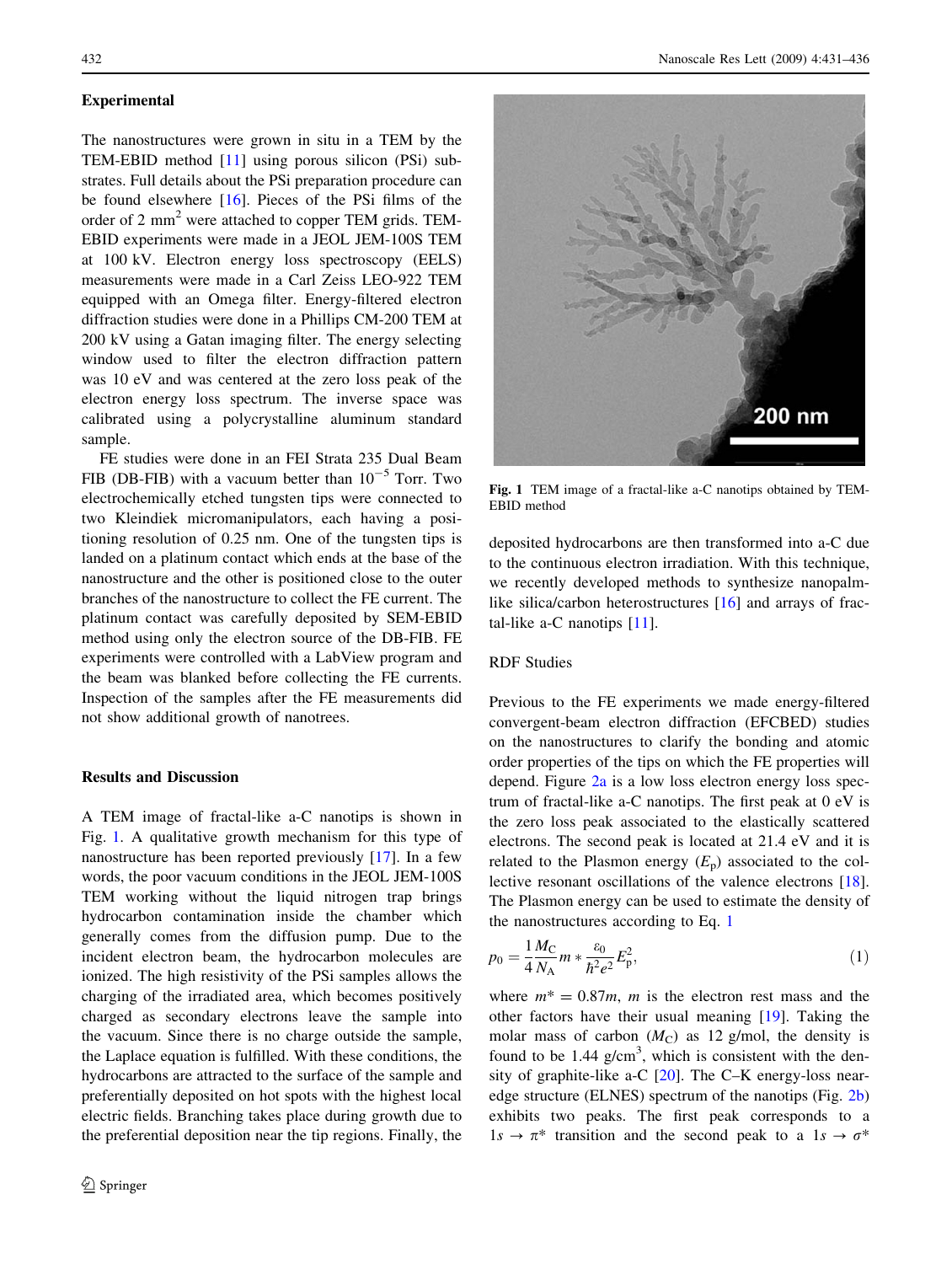<span id="page-2-0"></span>

Fig. 2 a Low loss EELS showing the Plasmon energy at 21.4 eV. **b** C–K ELNES of a nanostructure typical of highly  $sp^2$  amorphous carbon

transition. These two transitions are consistent with the ELNES spectrum of a-C [[21\]](#page-5-0). Based on this type of spectrum we previously found a  $sp^2$  bonding percentage around 80% for our nanostructures and when these results were compared with visible Raman studies, they were classified as graphite-like a-C with low hydrogen content [\[11](#page-5-0)].

Figure [3a](#page-3-0) shows the EFCBED pattern of fractal-like a-C nanotips. In order to avoid any damage to the CCD camera, the central spot of the EFCBED was positioned on the right corner. Cockayne and McKenzie [\[22](#page-5-0)] presented a pioneering study on calculating nearest-neighbor distances using EFED patterns. However, several improvements have been made to this study [\[23](#page-5-0), [24\]](#page-5-0). Here we use the procedure presented in ref. [\[24](#page-5-0)] by splicing together two electron diffraction patterns with  $\chi^2 = 0.0038$ . First, the static structure factor was calculated. In Fig. [3b](#page-3-0), we present the static structure factor  $S(k)$  plot obtained using Eq. 2

$$
S(k) = \frac{I(k)}{Nf^2(k)},\tag{2}
$$

where  $I(k)$  is the azimuthally average intensity,  $f(k)$  is the atomic scattering factor, N a fitting parameter, and  $k = 2 \sin \theta/\lambda$  is the magnitude of the scattering vector. Secondly, the short-range order of individual fractal-like a-C nanotips can be investigated using the RDF defined as the probability to find an atom at a given distance from a particular atom. RDF is characterized by peaks from each shell of neighbors. The reduced RDF  $G(r)$  is calculated by applying an inverse Fourier sine transformation to Eq. 3,

$$
\Phi(k) = k[S(k) - 1] = \int_{0}^{\infty} G(r) \sin(kr) dr,
$$
\n(3)

where  $\Phi(k)$  is the reduced intensity function,  $G(r) = 4\pi r[p(r) - p_0]$  and  $p(r)$  is the average density of neighbors a distance  $r$  from a particular atom. Figure  $3c$ shows the reduced RDF  $G(r)$  plot. At this point it is worth mentioning that the hydrogen contribution is excluded in  $p_0$ because hydrogen is a weak scatterer and, hence, its contribution to the scattering intensity can be assumed to be negligible [[25\]](#page-5-0). Taking first and second nearestneighbor distances as the peak maxima of peaks 1 and 2 in the  $G(r)$  plot, respectively, the values for  $r_1$  and  $r_2$  are:  $r_1 = 1.49$  Å and  $r_2 = 2.65$  Å. Furthermore, the average bond angle can be acquired using Eq. 4 [[25\]](#page-5-0)

$$
\theta = 2\sin^{-1}\left(\frac{r_2}{2r_1}\right). \tag{4}
$$

From this expression, a bond angle of  $124^\circ$  was obtained. This bond angle differs from a  $sp^2$  trigonally bonded carbon, which has a bond angle of 120°. This difference suggests that our nanostructures have a distorted graphitic structure which is consistent with our previous Raman and EELS results. From these findings it is expected that the a-C fractal nanotips will present good FE properties [[26\]](#page-5-0).

## FE Studies

A SEM image of our FE set-up is shown in Fig. [4a](#page-4-0), and the inset is the TEM image representative of the type of fractal nanotips tested. A typical FE current  $(I)$  curve is presented in Fig.  $4b$ . For these measurements the distance (d) between the collection tip and the outer tips of the nanostructure was 252 nm. The turn on field was around 24  $V/\mu$ m and is defined here as the field required for extracting a current of 10 nA, which is much lower than the 88  $V/\mu$ m turn on field found in ref. [\[12](#page-5-0)] for a single nanotip. The fact that several branches are contributing to the total current can justify this difference. The inset of Fig. [4b](#page-4-0) is the corresponding Fowler-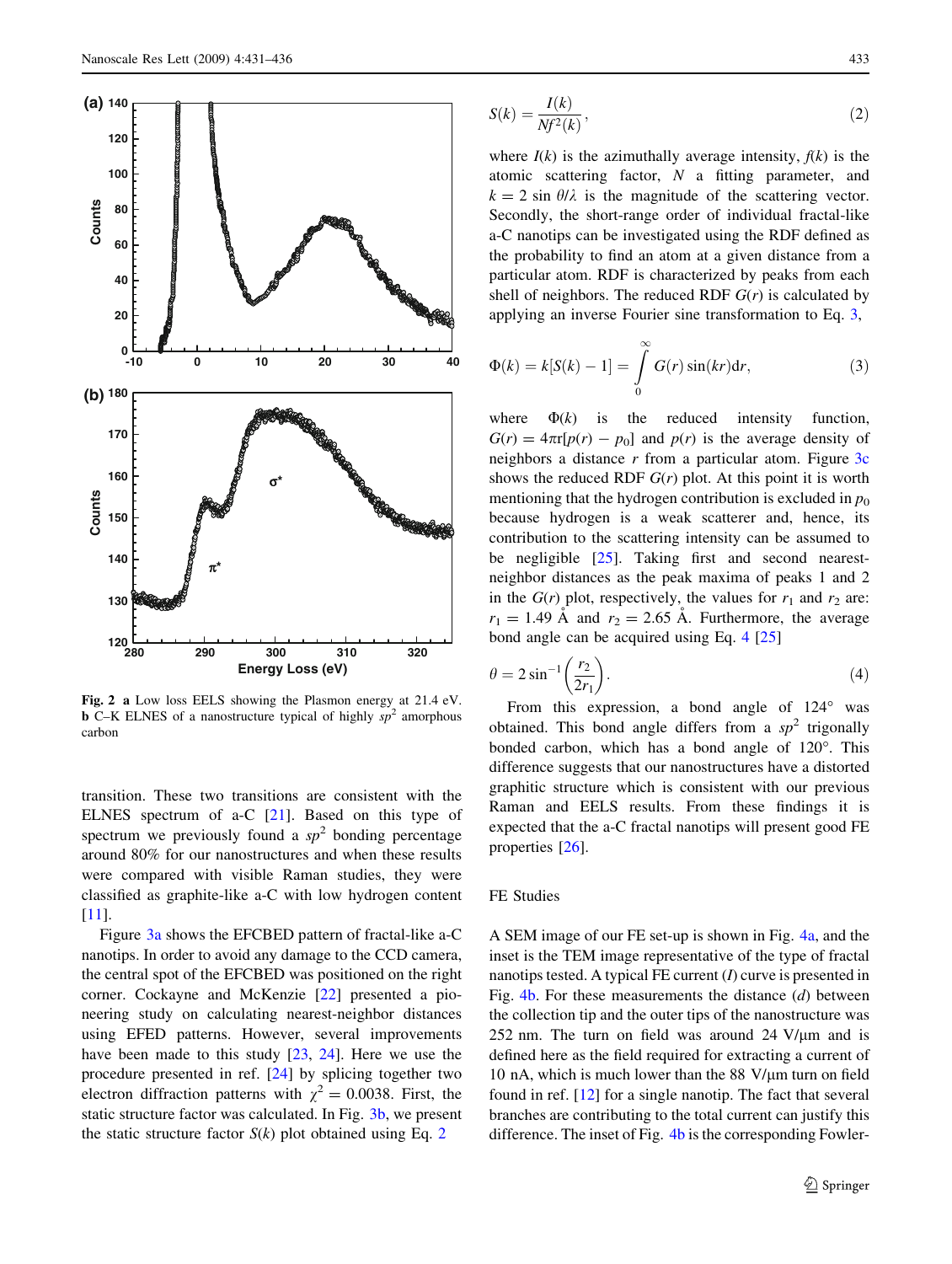<span id="page-3-0"></span>

Fig. 3 a EFCBED pattern showing diffuse rings typical of an amorphous structure. The central spot is at the right corner. b Plot of the structure factor  $S(k)$  with  $k_{\text{max}} = 6 \text{ Å}^{-1}$ . c Corresponding reduced RDF plot of (b), where first and second nearest-neighbors distance peaks are marked 1 and 2, respectively

Nordheim (FN) plot  $(Ln(I/V^2)$  versus  $1/V$ ) which shows a fairly linear relation at low electric field intensities. At high electric fields the slope increases, which can be an indication of heating [[2\]](#page-4-0). At the intermediate values of the electric field, the curve slightly deviates from the straight line. This deviation has been observed previously and explained in terms of the presence of adsorbates that enhances the tunneling probability [\[27](#page-5-0)]. In general, the curve suggests that the FE from the nanostructures follows the FN law expressed as

$$
I = Aa \frac{E^2}{\phi} \exp\left(-b \frac{\phi^{3/2}}{E}\right),\tag{5}
$$

where A is the emitting area  $(\pi r^2)$ , E is the applied field,  $\phi$  the work function of the material, and a and b are constants equal to 1.54  $\times$  10<sup>-6</sup> A eV V<sup>-2</sup> and 6.83  $\times$  $10^3$  eV<sup>-3/2</sup> V  $\mu$ m<sup>-1</sup>, respectively [\[4](#page-5-0)]. Due to the tip-like geometry of our field emitters one can approximate  $E$  to  $\beta$ V/d, where  $\beta$  is the field enhancement factor that accounts for the geometry of the emitter. With this definition and rearranging Eq. 5, we can estimate  $\beta$  from the slope of the following relation

$$
Ln\left(\frac{Id^2}{AV^2}\right) = \frac{-b\phi^{3/2}d}{\beta}\frac{1}{V} + Ln\left(\frac{a\beta^2}{\phi}\right)
$$
(6)

Taking a work function of a graphitic structure of 5 eV [\[26](#page-5-0)], and the radius of the emitting area as  $r \sim 0.5$  µm, the slope of Eq. 6 gives a  $\beta$  equal to 889. In trying to find a possible explanation of the previous enhancement factor, the multistage model [[14\]](#page-5-0) is used. We interpret the previous result of the field enhancement as a product of three stages. The schematic representation of our three-stage model is presented in Fig. [4c](#page-4-0) in which each stage represents an effective branch of the fractal-like a-C nanostructure. Each stage is defined with a particular length  $(l_i)$ and radius  $(r_i)$ , where stage 1 has the biggest length and radius. In a multistage model the total enhancement factor can be written as a product of individual stages [\[7](#page-5-0), [13–15](#page-5-0)]. With that interpretation  $\beta$  is written as

$$
\beta = \beta_{\rm s} \prod_{i=1}^{3} \beta_i,\tag{7}
$$

where

$$
\beta_i = \left(\frac{l_i}{l_i + d}\right) \left(1 + \frac{d}{r_i}\right) \text{ and } \beta_s = 1 - \exp\left[-a\left(\frac{s}{L}\right)\right]. \tag{8}
$$

The expression for  $\beta_i$  was derived by Huang et al. [\[14](#page-5-0)]. The factor  $\beta_s$  is a factor that accounts for the screening effect of adjacent tips  $[28-30]$ , where s is interpreted here as the average distance between adjacent tips,  $L$  is the sum of the lengths of three stages, and  $a$  is a fitting parameter [\[30](#page-5-0)]. Taking the common fitting parameter  $a$  equal to 2.3172 [[28](#page-5-0), [29\]](#page-5-0), and measuring average values for  $l_i$  as 491 nm  $(i = 1)$ , 146 nm  $(i = 2)$  and 74 nm  $(i = 3)$ , average values of  $r_i$  as 13.4, 5.6, and 2.1 nm and with s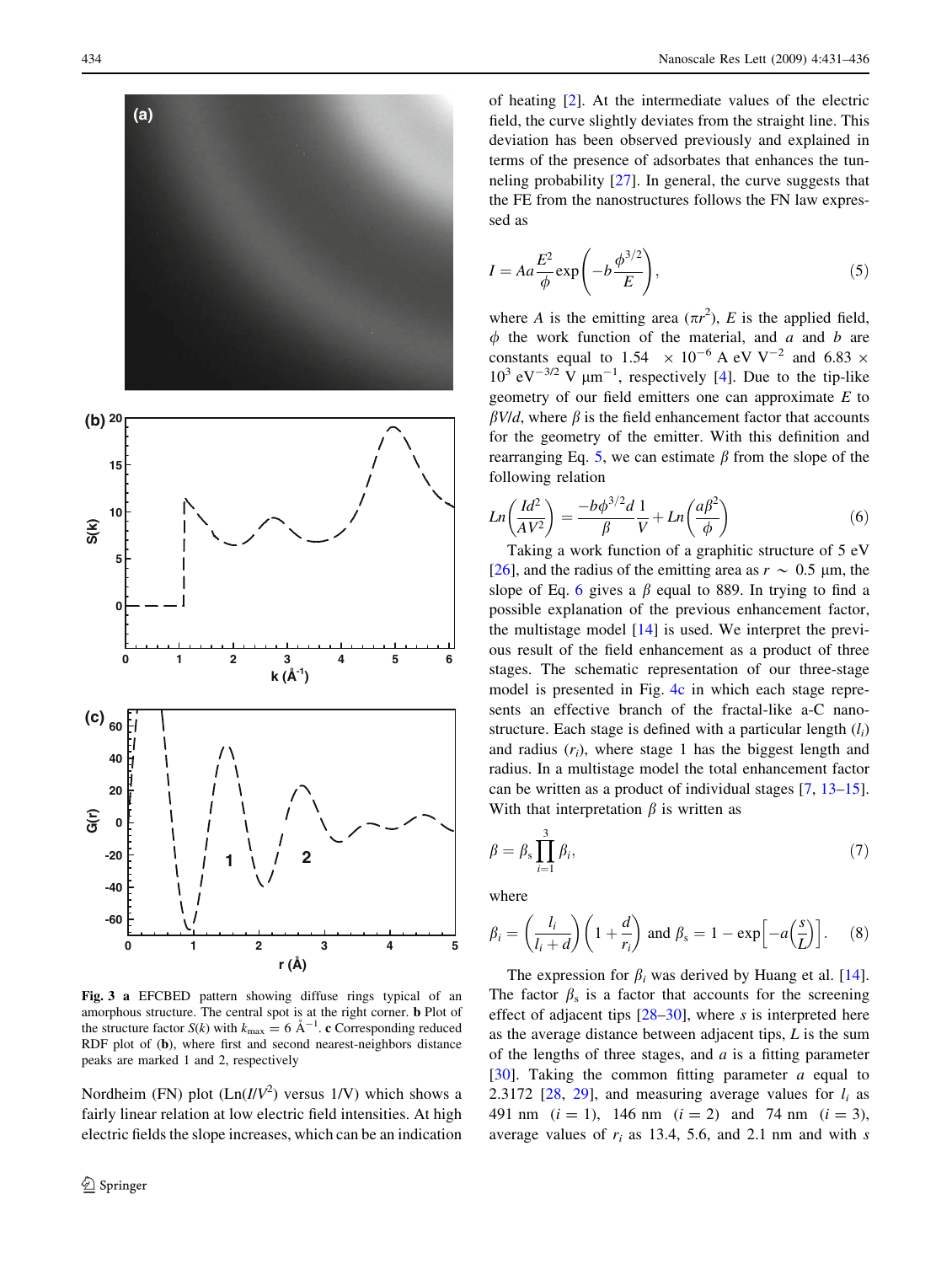<span id="page-4-0"></span>Fig. 4 a SEM image of our FE set-up. The inset is the TEM image representative of the type of fractal nanorods tested; the scale bar is 200 nm. b FE current curve obtained at a distance of 252 nm and the inset is the linear FN plot. c Schematic representation of the three-stage model. The solid line corresponds to the first stage and so on

![](_page_4_Figure_3.jpeg)

equal to 54.7 nm, we obtain (from Eqs. [7](#page-3-0) and [8](#page-3-0)) a field enhancement factor,  $\beta$ , equal to 981. This result agrees well with the value found experimentally of 889.

### **Conclusions**

In summary, the reduced RDF analysis on the fractal-like a-C nanotips grown by the TEM-EBID method shows first and second bond lengths at  $1.49$  and  $2.65$  Å. Those nearestneighbors distances defined an average bond angle of 124° which deviates from a trigonally  $sp^2$  bonded carbon (120°) indicating a distorted graphite-like structure, which explains the moderate conductivity of the tips observed in the FE results. The electron FE measurements of the individual fractal-like a-C nanorods showed a turn on field of  $24$  V/ $\mu$ m. A three-stage model that accounts for the geometry of the nanostructures described well the value of the enhancement factor obtained experimentally from the FN law, and hence suggests a possible explanation of our observations. Hence, our observations show that these nanostructures are promising to be used in FE applications. In particular, the growth mechanism of the nanotrees' tips follows the path of maximum local field at the tips thus

forming a nanostructure where the relationship between the density of tips and the local electric field intensity at the tips is optimized. It is worth to mention that for our calculations of the emission current densities we have used as the active emitting area the cross section of the total nanotree such that the values for the current density per branch's tip are lowest bound values.

Acknowledgments This study was supported by the following grants numbers and projects: NASA NNX08BA48A, NASA Space Grant NNG05GG78H, NSF 0701525, Fundamental Aeronautics Program and Subsonic Fixed Wing Project. The authors acknowledge the National Center for Electron Microscopy, Lawrence Berkeley Lab, which is supported by the U.S. Department of Energy under Contract #DE-AC02-05CH11231, and in particular to Dr. A. Minor for helping us with the FE experimental setup. F.S. kindly acknowledges Dr. D. J. H. Cockayne from Oxford University and D. Hull from NASA GRC for providing helpful information related to the electron diffraction analysis.

#### References

- 1. I.C. Chen, L.H. Chen, O. Christine, A. Quist, R. Lal, S. Jin, Nanotechnology 17, 4322 (2006)
- 2. K.S. Yeong, B.C. Boothroyd, J.T.L. Thong, Nanotechnology 17, 3655 (2006)